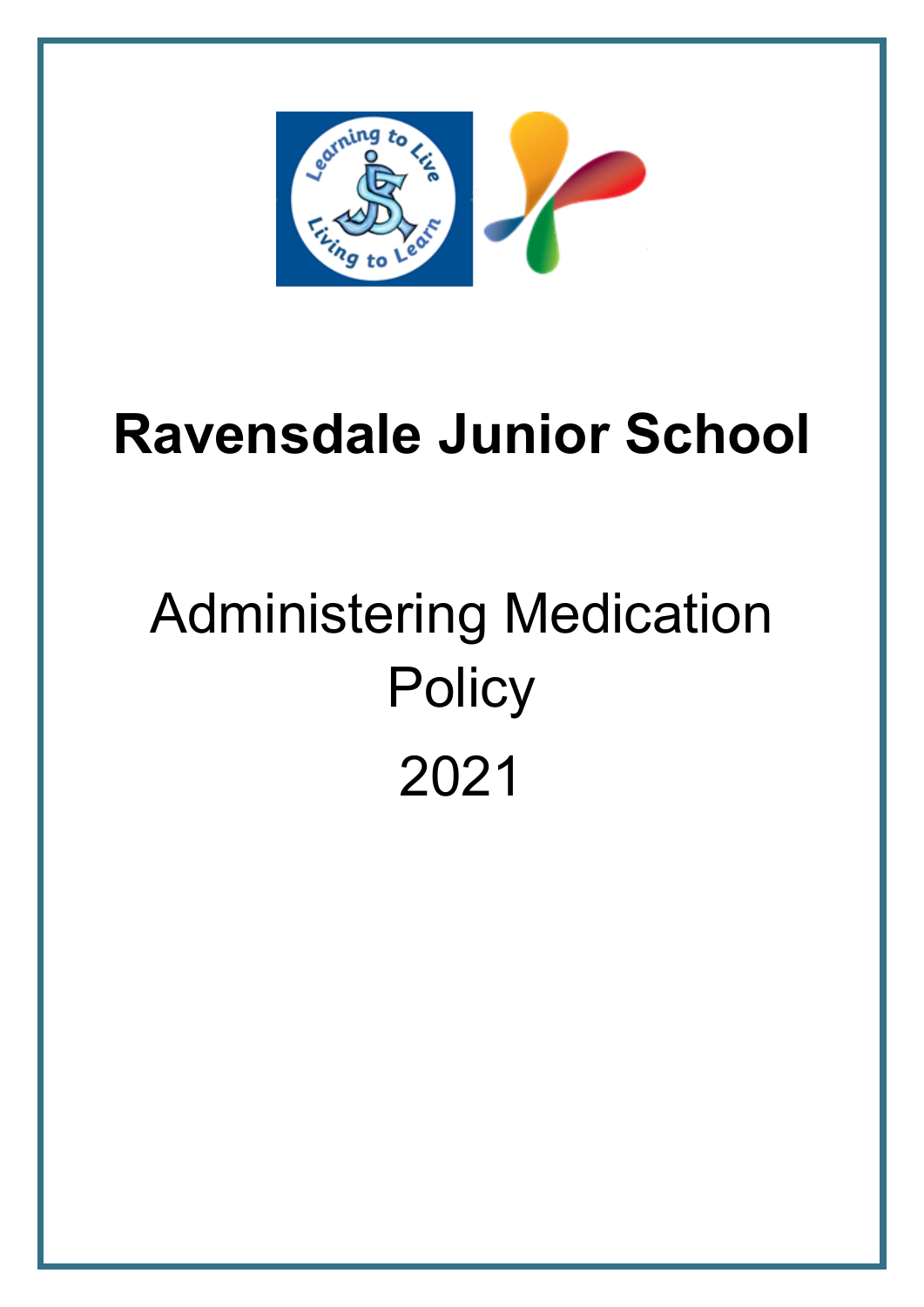## **Contents:**

#### **[Statement of intent](#page-2-0)**

- 1. [Legal framework](#page-3-0)
- 2. [Definitions](#page-3-1)
- 3. [Key roles and responsibilities](#page-3-2)
- 4. [Training of staff](#page-5-0)
- 5. [Receiving and storing medication](#page-5-1)
- 6. [Administering medication](#page-7-0)
- 7. [Out of school activities and trips](#page-8-0)
- 8. [Individual healthcare plans](#page-9-0)
- 9. [Adrenaline auto-injectors \(AAIs\)](#page-10-0)
- 10. [Medical emergencies](#page-12-0)
- 11. Monitoring [and review](#page-12-1)

#### **Appendices**

Appendix A: [Parental Agreement Form](#page-14-0)

Appendix B: [Individual Healthcare Plan Template](#page-15-0)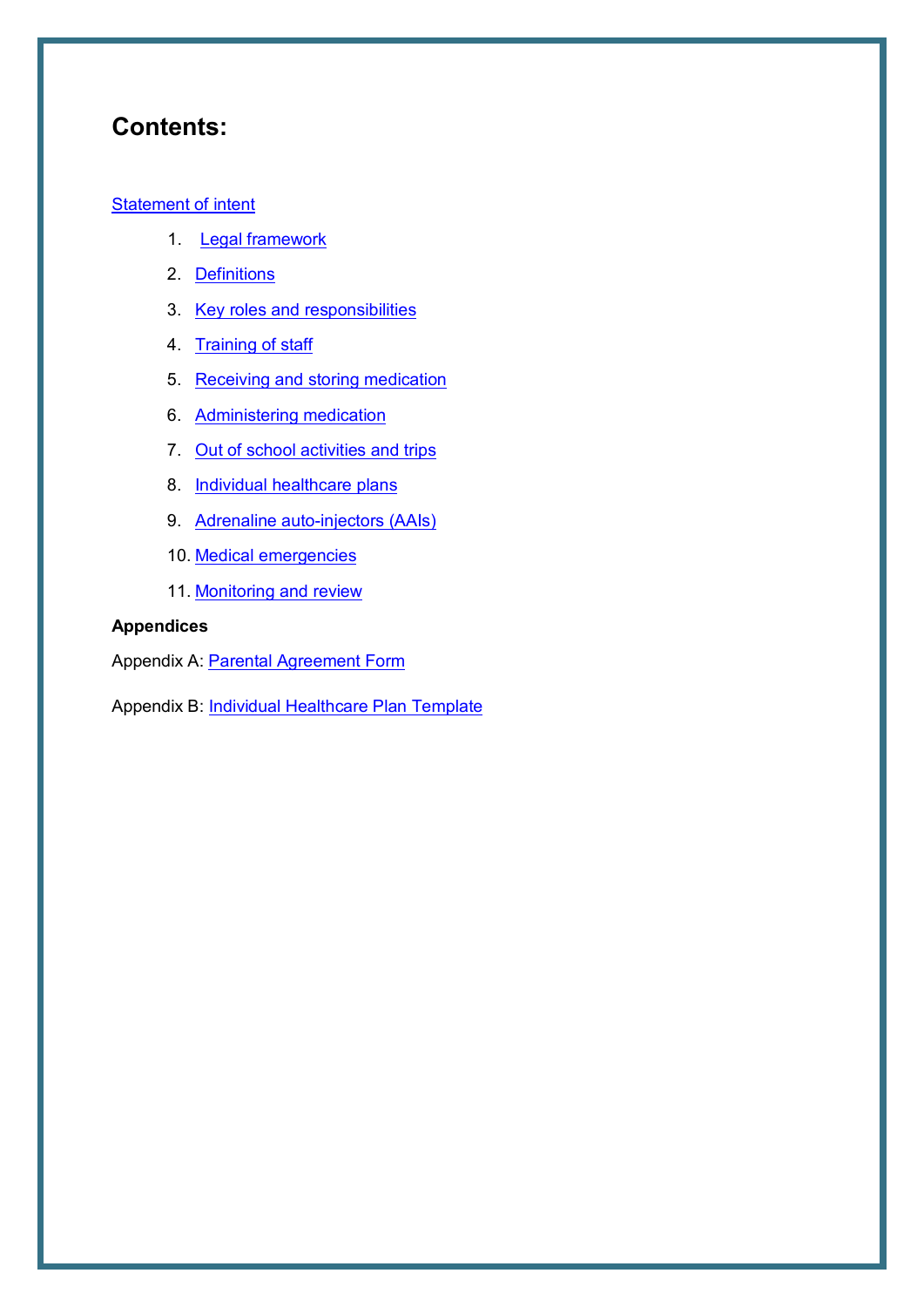## <span id="page-2-0"></span>**Statement of intent**

Ravensdale Junior School will ensure that pupils with medical conditions receive appropriate care and support at school, in order for them to have full access to education and remain healthy.

This policy has been developed in line with the DfE's guidance: 'Supporting pupils at school with medical conditions'.

The school is committed to ensuring that parents feel confident that we will provide effective support for their child's medical condition, and make the pupil feel safe whilst at school.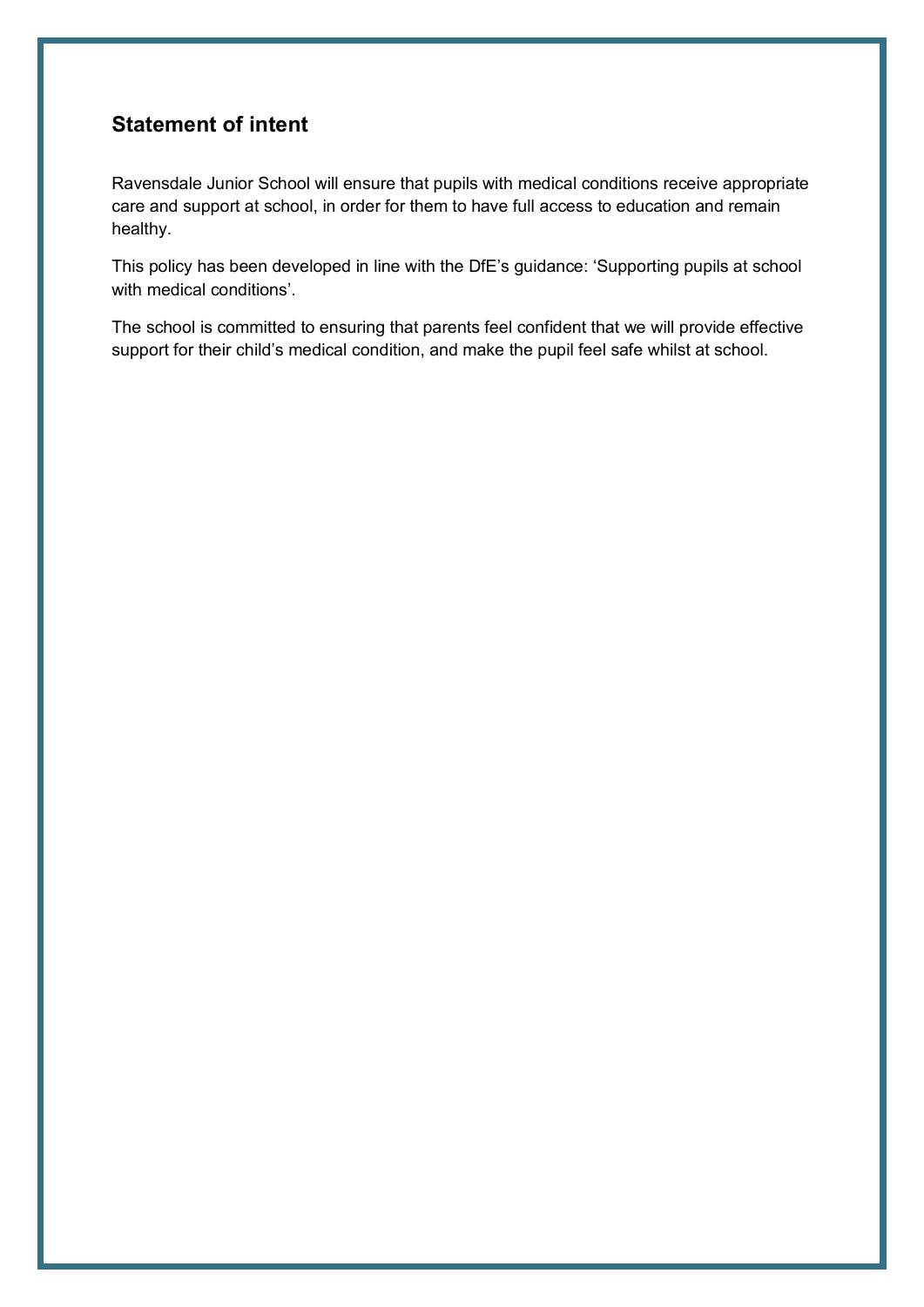## <span id="page-3-0"></span>**1. Legal framework**

- 1.1. This policy has due regard to statutory legislation and guidance including, but not limited to, the following:
	- Children and Families Act 2014
	- DfE (2015) 'Supporting pupils at school with medical conditions'
	- DfE (2017) 'Using emergency adrenaline auto-injectors in schools'
- 1.2. This policy is implemented in conjunction with the following school policies:
	- **Supporting Pupils with Medical Conditions Policy**
	- **First Aid Policy**
	- **Record Management Policy**
	- **Complaints Procedures Policy**

### <span id="page-3-1"></span>**2. Definitions**

- 2.1. Ravensdale Junior School defines "medication" as any prescribed or over the counter medicine.
- 2.2. The school defines "prescription medication" as any drug or device prescribed by a doctor.
- 2.3. The school defines a "staff member" as any member of staff employed at the school, including teachers.
- 2.4. For the purpose of this policy, "medication" will be used to describe all types of medicine.
- 2.5. The school defines a "controlled drug" as a drug around which there are strict legal controls due to the risk of dependence or addiction, e.g. morphine.

## <span id="page-3-2"></span>**3. Key roles and responsibilities**

- 3.1. The governing board is responsible for:
	- The implementation of this policy and procedures.
	- Ensuring that this policy, as written, does not discriminate on any grounds, including but not limited to: ethnicity or national origin, culture, religion, gender, disability or sexual orientation.
	- Handling complaints regarding this policy, as outlined in the school's Complaints Procedures Policy.
	- Ensuring the correct level of insurance is in place for the administration of medication.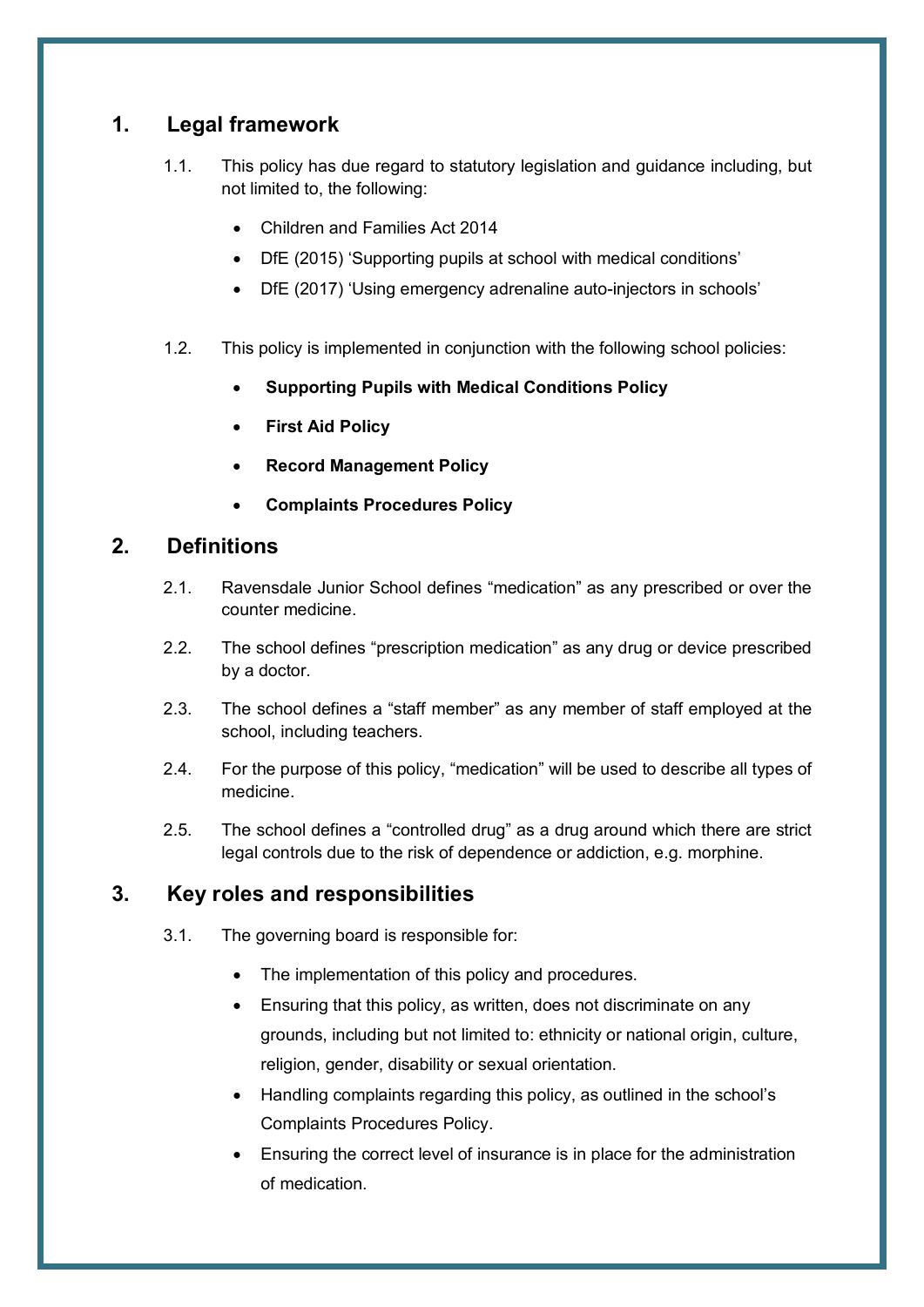- Ensuring that members of staff who provide support to pupils with medical conditions are suitably trained and have access to information needed.
- Ensuring that relevant health and social care professionals are consulted in order to guarantee that the needs of pupils with medical conditions are properly supported.
- Managing any complaints or concerns regarding the support provided or administration of medicine using the school's Complaints Procedures Policy.
- 3.2. The headteacher is responsible for:
	- The day-to-day implementation and management of this policy and relevant procedures.
	- Ensuring that appropriate training is undertaken by staff members administering medication.
	- Ensuring that staff members understand the local emergency services' cover arrangements and that the correct information is provided for the navigation system.
	- Organising another appropriately trained individual to take over the role of administering medication in the case of staff absence.
	- Ensuring that all necessary risk assessments are carried out regarding the administration of medication, including for school trips and external activities.
- 3.3. All staff are responsible for:
	- Adhering to this policy and ensuring pupils do so also.
	- Carrying out their duties that arise from this policy fairly and consistently.
- 3.4. Parents are responsible for:
	- Keeping the school informed about any changes to their child's health.
	- Completing a medication administration form [\(appendix A\)](#page-14-0) prior to bringing any medication into school.
	- Discussing medications with their child prior to requesting that a staff member administers the medication.
- 3.5. It is both staff members' and pupils' responsibility to understand what action to take during a medical emergency, such as raising the alarm with the school nurse or other members of staff.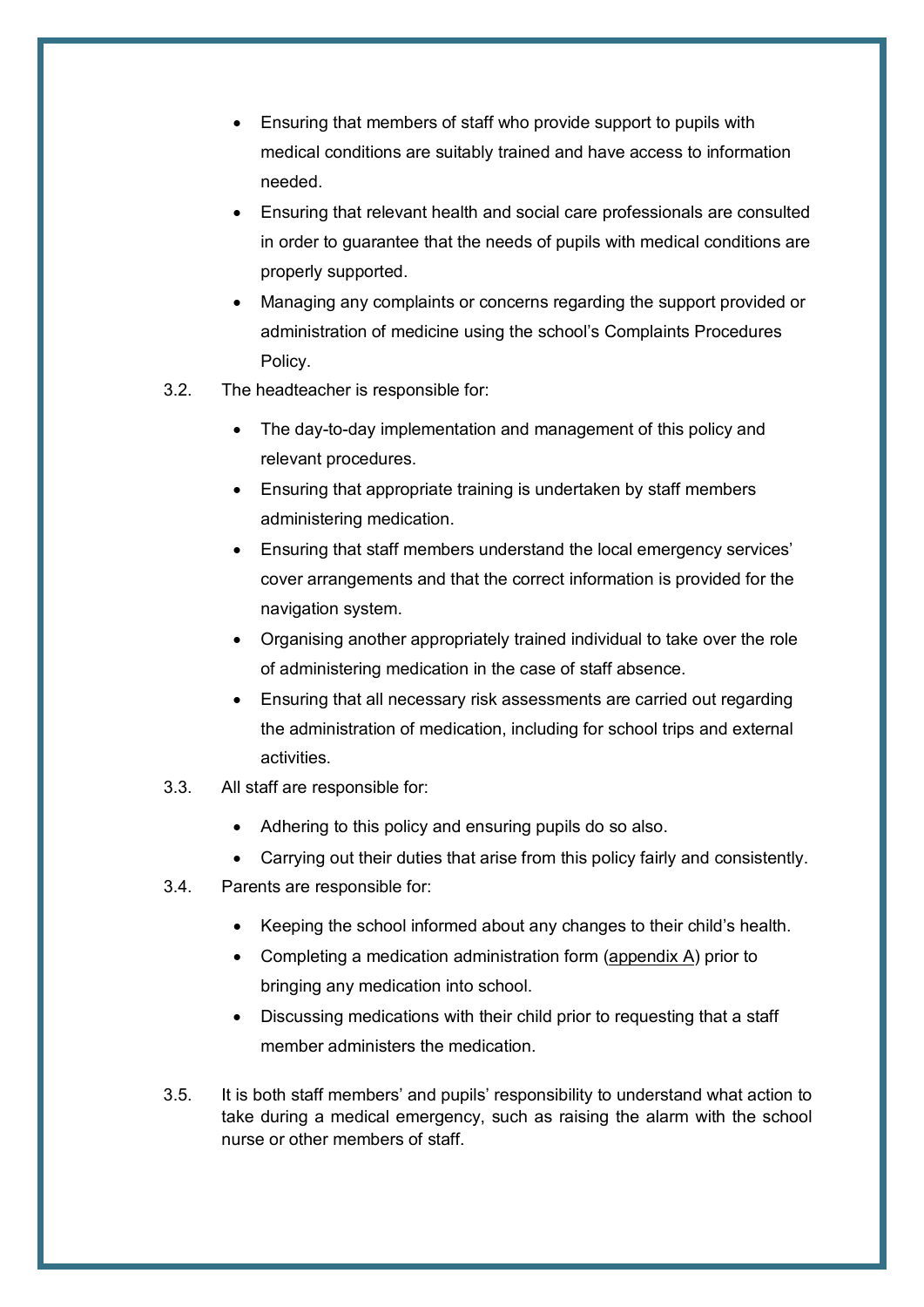## <span id="page-5-0"></span>**4. Training of staff**

- 4.1. Where it is a necessary or vital component of their job role, staff will undertake training on administering medication in line with this policy as part of their new starter induction.
- 4.2. The headteacher will ensure that a sufficient number of staff are suitably trained in administering medication.
- 4.3. All staff will undergo basic training on the administering of medication to ensure that, if exceptional circumstances arise where there is no designated administrator of medication available, pupils can still receive their medication from a trained member of staff.
- 4.4. Staff will be advised not to agree to taking on the responsibility of administering medication until they have received appropriate training and can make an informed choice.
- 4.5. The school will ensure that, as part of their training, staff members are informed that they cannot be required to administer medication to pupils, and that this is entirely voluntary, unless the supporting of pupils with medical conditions is central to their role within the school, e.g. the school nurse.
- 4.6. Training will also cover the appropriate procedures and courses of action with regard to the following exceptional situations:
	- The timing of the medication's administration is crucial to the health of the child
	- Some technical or medical knowledge is required to administer the medication
	- Intimate contact with the pupil is necessary
- 4.7. Staff members will be made aware that if they administer medication to a pupil, they take on a legal responsibility to do so correctly; hence, staff members will be encouraged not to administer medication in the above situations if they do not feel comfortable and confident in doing so, even if they have received training.

## <span id="page-5-1"></span>**5. Receiving and storing medication**

- 5.1. The parents of pupils who need medication administered at school will be given a medication administration consent form to complete and sign; the signed consent form will be returned to the school and appropriately filed before staff can administer medication to pupils under the age of 16.
- 5.2. A signed copy of the parental consent form will be kept with the pupil's medication, and no medication will be administered if this consent form is not present.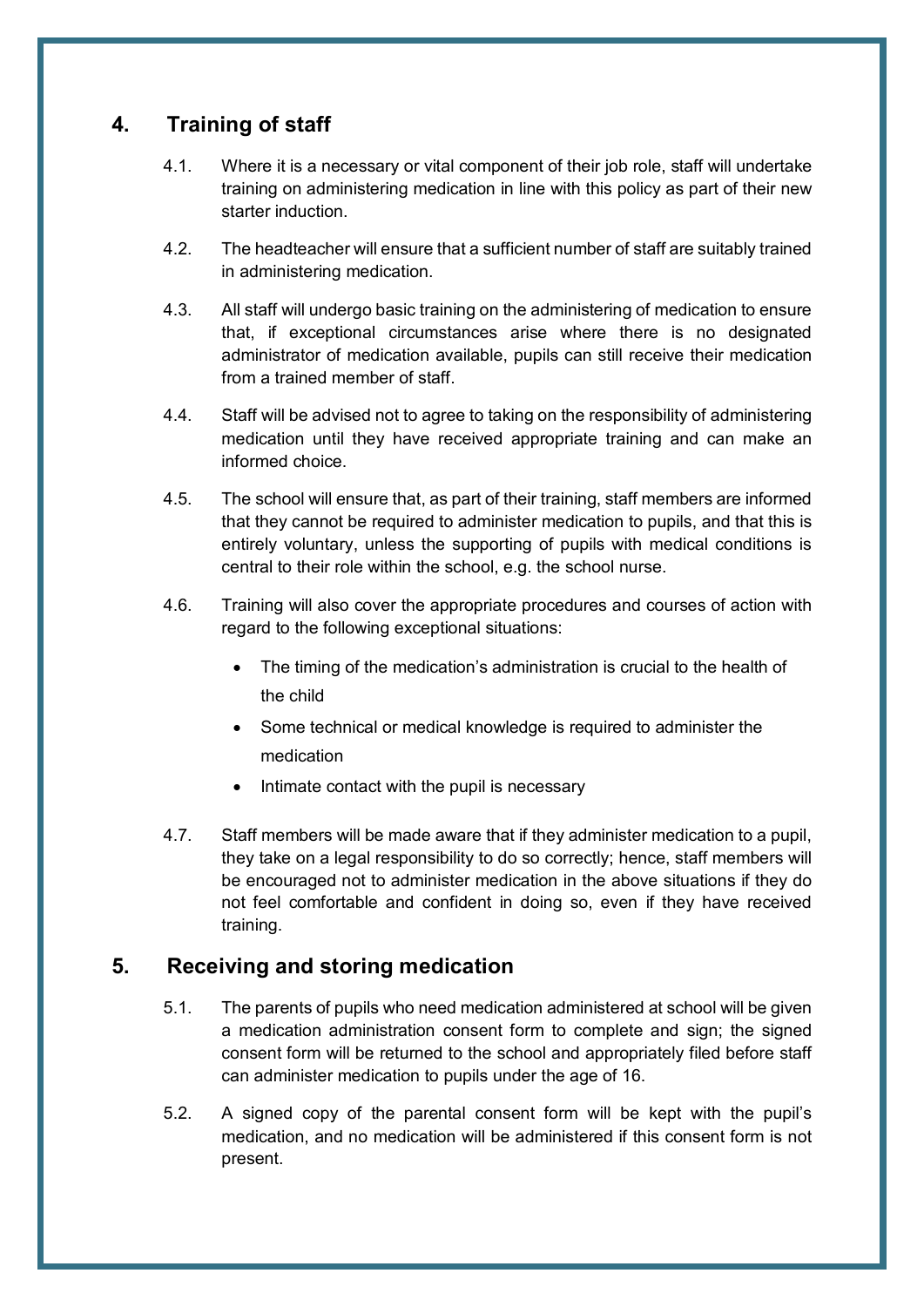- 5.3. Consent obtained from parents will be renewed annually.
- 5.4. The school will not, under any circumstances, administer aspirin unless there is evidence that it has been prescribed by a doctor.
- 5.5. The school will only allow prescribed medication, to be stored in the school.
- 5.6. Parents will be advised to keep medication provided to the school in the original packaging, complete with instructions, as far as possible, particularly for liquid medications where transfer from the original bottle would result in the loss of some of the medication on the sides of the bottle. This does not apply to insulin, which can be stored in an insulin pen.
- 5.7. The school will ensure that all medications, with the exception of those outlined in paragraph 5.9, are kept appropriately, according to the product instructions, and are securely stored in a place inaccessible to pupils, e.g. locked cupboards.
- 5.8. Medication will be stored according to the following stipulations:
	- In the original container alongside the instructions
	- Clearly labelled with the name of the pupil and the name and correct dosage of the drug
	- Clearly labelled with the frequency of administration, any likely side effects and the expiry date
	- Alongside the parental consent form
- 5.9. Medication that does not meet these criteria will not be administered.
- 5.10. Medication that may be required in emergency circumstances, e.g. asthma inhalers and EpiPens, will be not be kept in locked cupboards. Such medication will be stored in such a way that they are readily accessible to pupils who may need them and can self-administer, and staff members who will need to administer them in emergency situations. When outside of the classroom or out on visits these will be carried by staff or the child themself.
- 5.11. The school will allow pupils who are capable of carrying their own inhalers to do so, provided parental consent has been obtained.
- 5.12. The school will ensure that spare inhalers for pupils are kept safe and secure in preparation for the event that the original is misplaced.
- 5.13. The school will not store surplus or out-of-date medication, and parents will be asked to collect containers for delivery back to the chemist.
- 5.14. The school will ensure that pupils know where their medication is at all times and are able to access them immediately, e.g. by ensuring that the identities of any key holders to the storage facilities are known by these pupils.
- 5.15. Needles and sharp objects will always be disposed of in a safe manner, e.g. the use of 'sharp boxes'.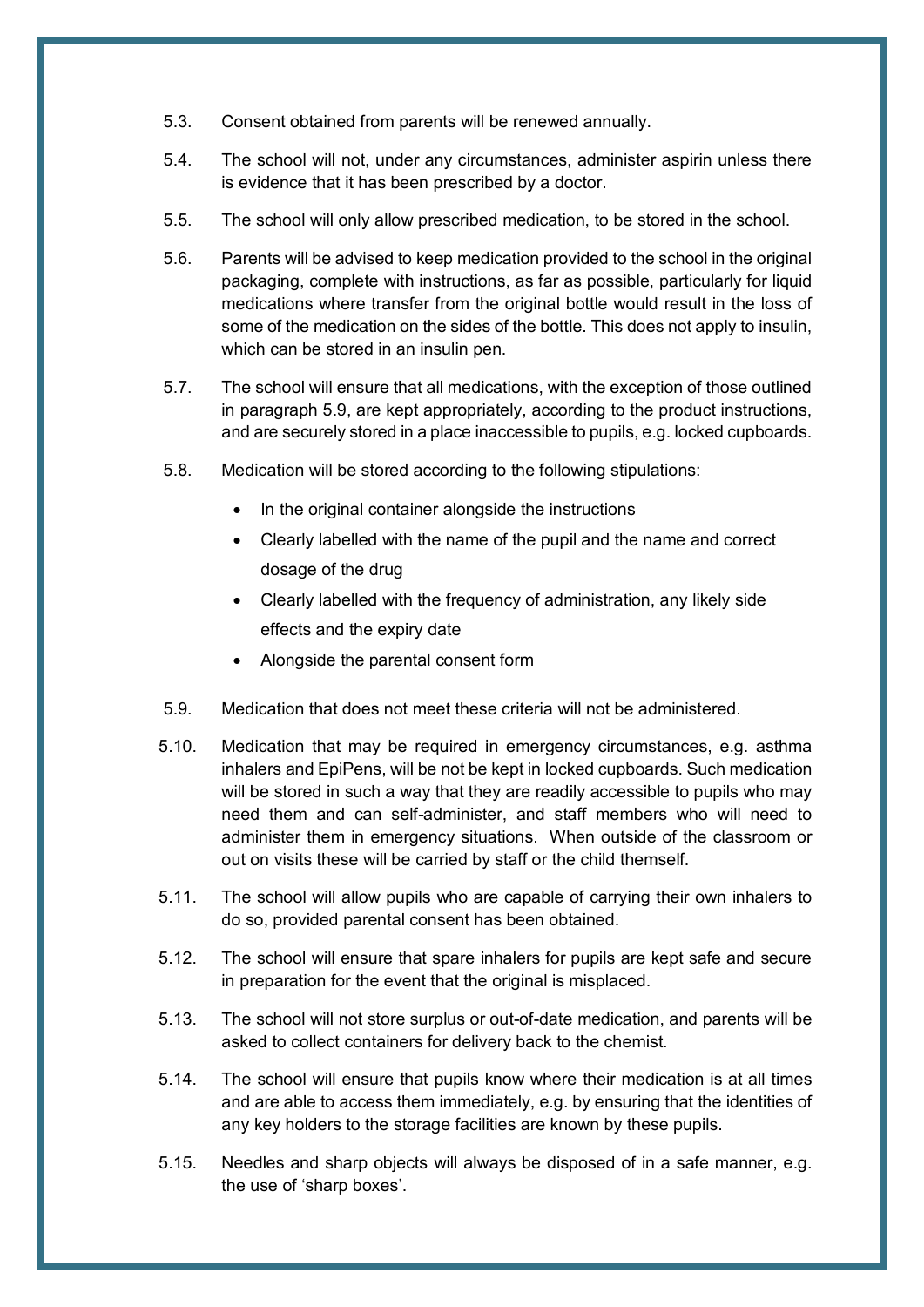## <span id="page-7-0"></span>**6. Administering medication**

- 6.1. Medication will only be administered at school if it would be detrimental to the pupil not to do so.
- 6.2. Staff will check the expiry date of each medication being administered to the pupil each time it is administered.
- 6.3. Prior to administering medication, staff members will check the maximum dosage and when the previous dose was taken.
- 6.4. Only suitably qualified members of staff will administer a controlled drug.
- 6.5. Medication will be administered in a private and comfortable environment and, as far as possible, in the same room as the medication is stored; this will normally be the school office.
- 6.6. Medication will only be administered at school if it clearly states on the prescription that it must be given at certain intervals during the school day. Eg at 12 pm on a 3 x daily prescription, 4 x daily medication, or detailed as needed.
- 6.7. Medication without a clear prescription label attached will not be administered at school unless it is exceptional circumstances eg for pain relief following a significant injury.
- 6.8. The room will be equipped with the following provisions:
	- Arrangements for increased privacy where intimate contact is necessary
	- Facilities to enable staff members to wash their hands before and after administering medication, and to clean any equipment after use if necessary
	- Available PPE for use where necessary
- 6.9. Before administering medication, the responsible member of staff should check:
	- The pupil's identity.
	- That the school possesses written consent from a parent.
	- That the medication name and strength and dose instructions match the details on the consent form.
	- That the name on the medication label is the name of the pupil who is being given the medication.
	- That the medication to be given is within its expiry date.
	- That the child has not already been given the medication within the accepted timeframe.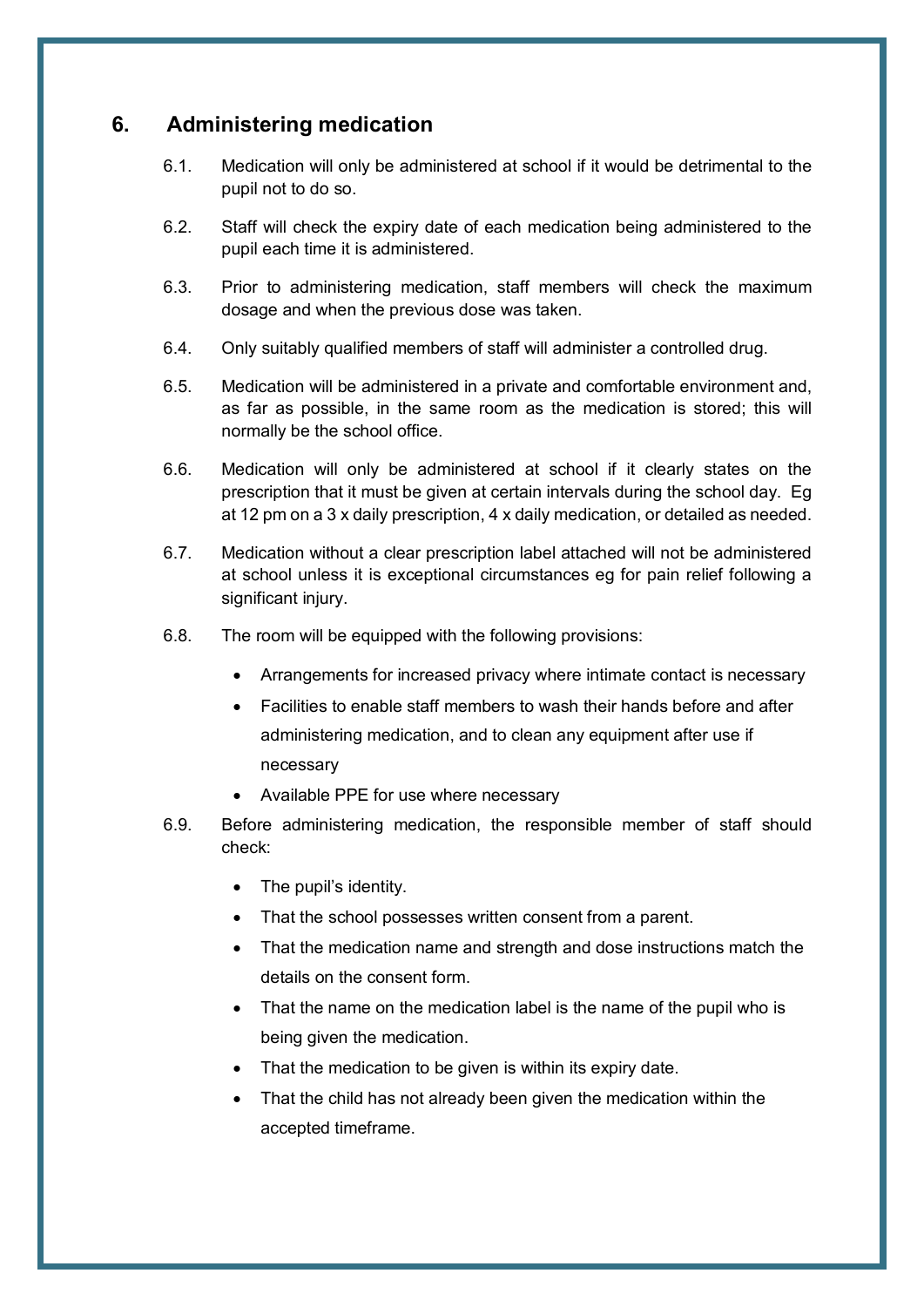- 6.10. If there are any concerns surrounding giving medication to a pupil, the medication will not be administered and the school will consult with the pupil's parent or a healthcare professional, documenting any action taken.
- 6.11. If a pupil cannot receive medication in the method supplied, e.g. a capsule cannot be swallowed, written instructions on how to administer the medication must be provided by the pupil's parent, following advice from a healthcare professional.
- 6.12. Where appropriate, pupils will be encouraged to take their own medication under the supervision of a staff member, provided that parental consent for this has been obtained.
- 6.13. If a pupil refuses to take their medication, staff will not force them to do so, but will follow the procedure agreed upon in their IHPs, and parents will be informed so that alternative options can be considered.
- 6.14. The school will not be held responsible for any side effects that occur when medication is taken correctly.
- 6.15. Written records will be kept of all medication administered to pupils, including the date and time that medication was administered and the name of the staff member responsible.
- 6.16. Records are stored in accordance with the Record Management Policy.

## <span id="page-8-0"></span>**7. Out of school activities and trips**

- 7.1. In the event of a school trip or activity which involves leaving the school premises, medication and devices such as insulin pens and asthma inhalers, will be readily available to staff and pupils.
- 7.2. If possible and appropriate, pupils will carry certain medications themselves, e.g. asthma inhalers.
- 7.3. If the medication is not one that should be carried by pupils, e.g. capsules, or if pupils are very young or have complex needs that mean they need assistance with taking the medication, the medication will be carried by a designated staff member for the duration of the trip or activity.
- 7.4. There will be at least **one** staff member who is trained to administer medication on every out-of-school trip or activity which pupils with medical conditions will attend.
- 7.5. Staff members will ensure that they are aware of any pupil who will need medication administered during the trip or activity and will make certain that they are aware of the correct timings that medication will need to be administered.
- 7.6. If the out-of-school trip or activity will be over an extended period of time, e.g. an overnight stay, the school will ensure that there is a record of the frequency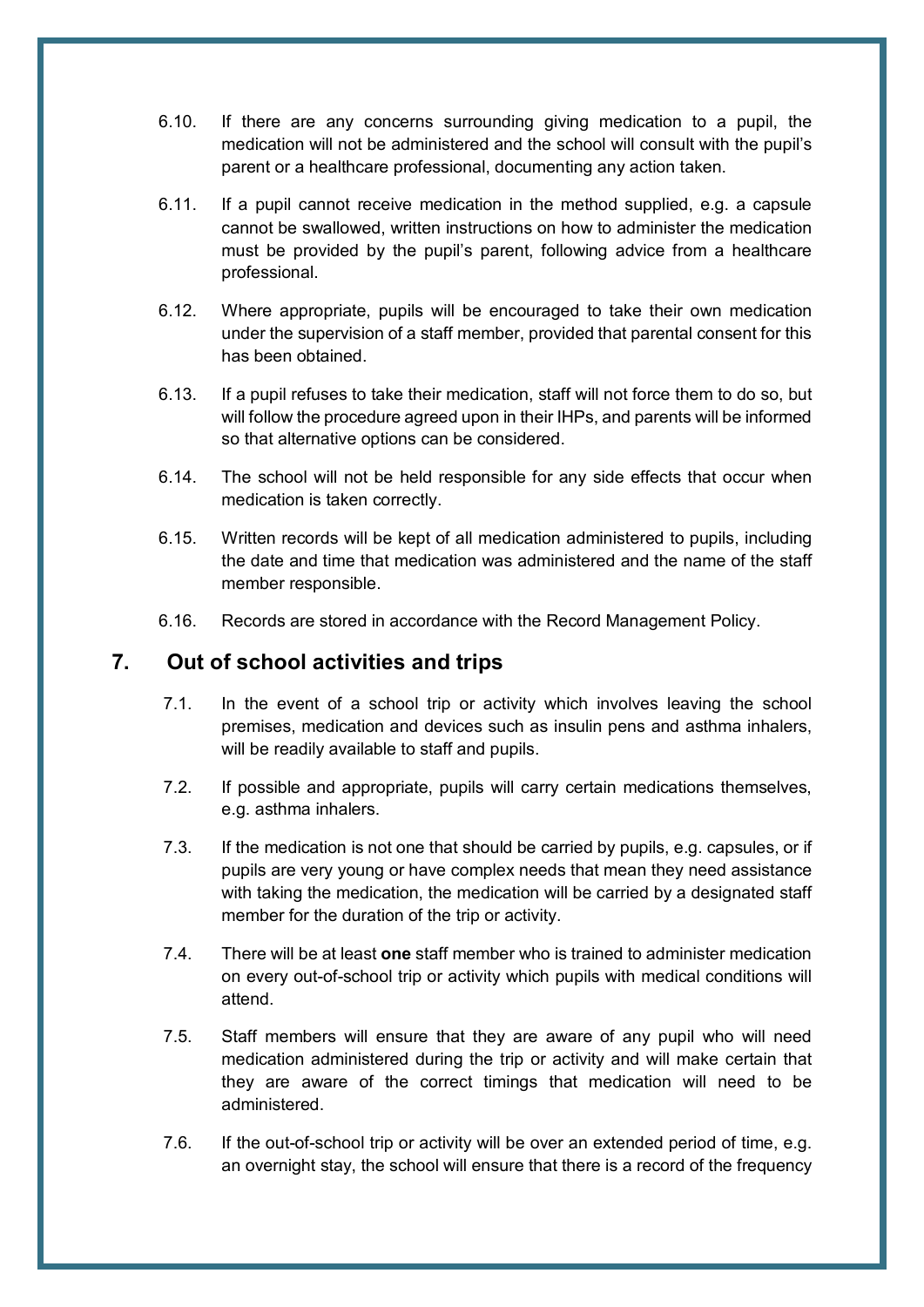at which pupils need to take their medication, and any other information that may be relevant. This record should be kept by a designated trained staff member who is present on the trip and can manage the administering of medication.

- 7.7. Parents will be asked to give written permission for pain relief to be given if the out-of-school trip has an overnight stay, should staff feel the child should need it.
- 7.8. For over night stays, as in school all other medications must have parental permission and a parent agreement form completed for those that are usually taken out of school time.
- 7.9. All staff members, volunteers and other adults present on out-of-school trips or activities will be made aware what should be done in the case of a medical emergency with regard to the specific medical needs and conditions of the pupil, e.g. what to do if an epileptic pupil has a seizure.

#### <span id="page-9-0"></span>**8. Individual healthcare plans**

- 8.1. For chronic or long-term conditions and disabilities, an IHP will be developed in liaison with the pupil, their parents, the headteacher, the SENCO, designated medical lead, other relevant staff and any relevant medical professionals.
- 8.2. When deciding what information should be recorded on an IHP (see [appendix](#page-15-0)  [B\)](#page-15-0), the headteacher will consider the following:
	- The medical condition, as well as its triggers, signs, symptoms and treatments
	- The pupil's resulting needs, such as medication, including the correct dosage and possible side effects, equipment and dietary requirements
	- The specific support needed for the pupil's educational, social and emotional needs
	- The level of support that is needed and whether the pupil will be able to take responsibility for their own health needs
	- The type of provision and training that is required, including whether staff can be expected to fulfil the support necessary as part of their role
	- Which staff members need to be aware of the pupil's condition
	- Arrangements for receiving parental consent to administer medication
	- Separate arrangements which may be required for out-of-school trips and external activities
	- Which staff member can fulfil the role of being a designated, entrusted individual to whom confidentiality issues are raised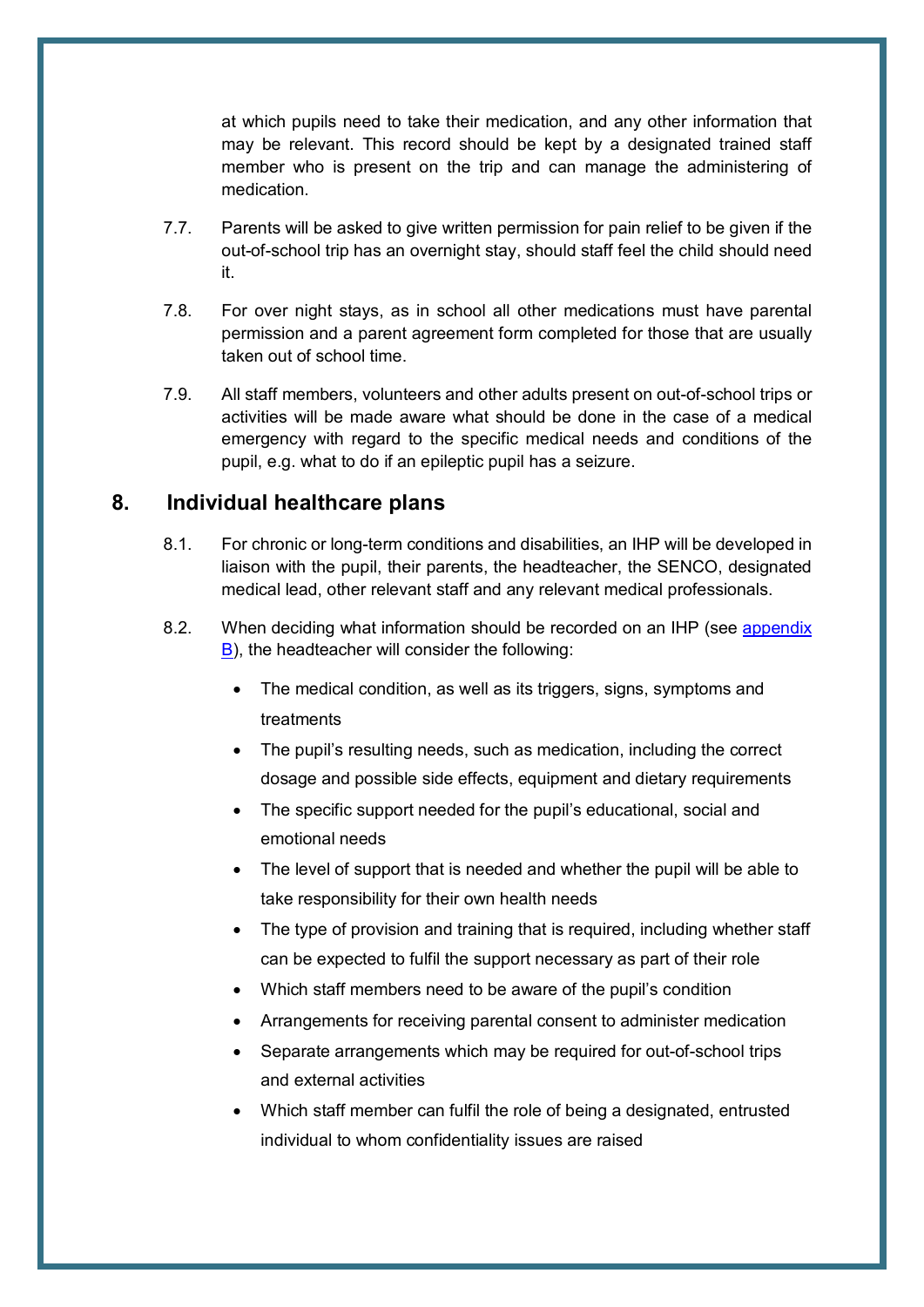- What to do in an emergency, including whom to contact and contingency arrangements
- What is defined as an emergency, including the signs and symptoms that staff members should look out for
- 8.3. The headteacher will ensure that IHPs are reviewed at least annually. IHPs will be routinely monitored throughout the year by the designated medical lead.

## <span id="page-10-0"></span>**9. Adrenaline auto-injectors (AAIs)**

- 9.1. Where school has obtained a supply of spare AAIs from a pharmaceutical supplier this can be used in the case of a medical emergency for pupils who are at risk of anaphylaxis, but whose devices are not available or not working.
- 9.2. The headteacher will ensure that all relevant staff members are aware of how to submit a request to the pharmaceutical supplier to purchase these AAIs and the need to include in the request:
	- The name of the school.
	- The purposes for which the product is required.
	- The total quantity required.
- 9.3. The headteacher, in conjunction with the designated medical lead, will decide which brands of AAI to purchase.
- 9.4. Where possible, the school will hold one brand of AAI to avoid confusion with administration and training; however, subject to the brands pupils are prescribed, the school may decide to purchase multiple brands.
- 9.5. The school will purchase AAIs in accordance with age-based criteria, relevant to the age of pupils at risk of anaphylaxis, to ensure the school adheres to the correct dosage requirements. These are as follows:
	- For pupils aged 6-12: 0.3 milligrams of adrenaline
- 9.6. Spare AAIs are stored as part of an emergency anaphylaxis kit, which includes the following:
	- One or more AAIs
	- Instructions on how to use the device(s)
	- Instructions on the storage of the device $(s)$
	- The manufacturer's information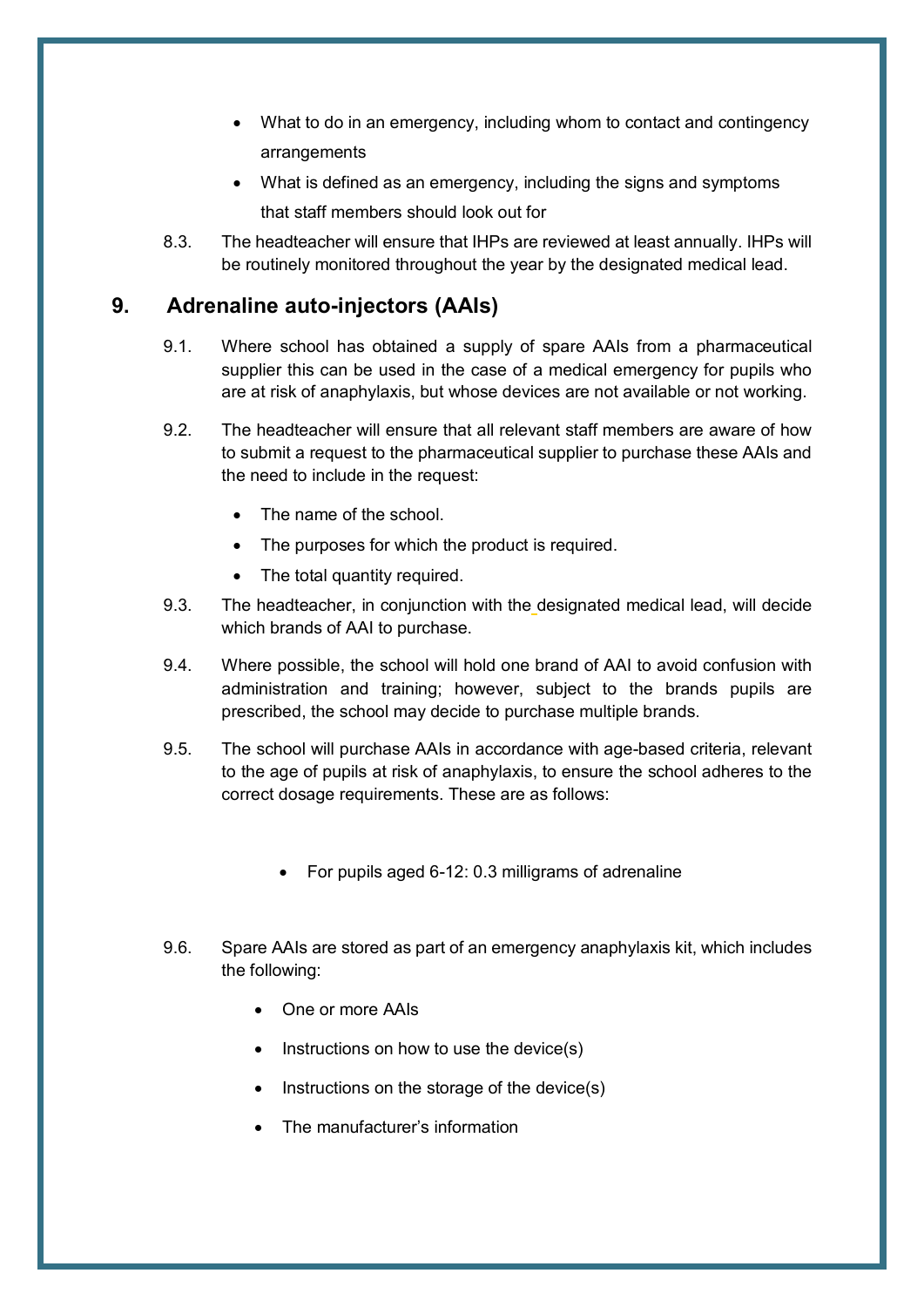- A checklist of injectors, identified by the batch number and expiry date, alongside records of monthly checks
- A note of the arrangements for replacing the injectors
- A list of pupils to whom the AAI can be administered
- An administration record
- 9.7. The school will arrange regular specialist training for staff where a pupil in the school has been diagnosed as being at risk of anaphylaxis.
- 9.8. Designated staff members who are suitably trained and confident in their ability to do so will be appointed as the administers of AAIs.
- 9.9. As part of their training, all staff members will be made aware of:
	- How to recognise the signs and symptoms of severe allergic reactions and anaphylaxis.
	- Where to find AAIs in the case of an emergency.
	- The correct dosage amounts in correlation with the age of the pupil.
	- How to respond appropriately to a request for help from another member of staff.
	- How to recognise when emergency action is necessary.
	- Who the designated staff members who will administer AAIs are.
	- How to administer an AAI safely and effectively in the event that there is a delay in response from the designated staff members.
	- How to make appropriate records of allergic reactions.
- 9.10. The school will ensure that risk assessments regarding the use and storage of AAIs on the premises are conducted and up-to-date, as well as any risk assessments pertaining to minimising the risk of anaphylaxis in the school, e.g. with regard to food preparation.
- 9.11. There will be a sufficient number of staff who are trained, and consent, to administer AAIs on site at all times.
- 9.12. When available spare AAIs are not located more than five minutes away from where they may be required. The emergency anaphylaxis kit(s) can be found at the following locations:
	- In the school office
- 9.13. Medical authorisation and parental consent will be obtained from all pupils believed to be at risk of anaphylaxis for the use of these spare AAIs in emergency situations.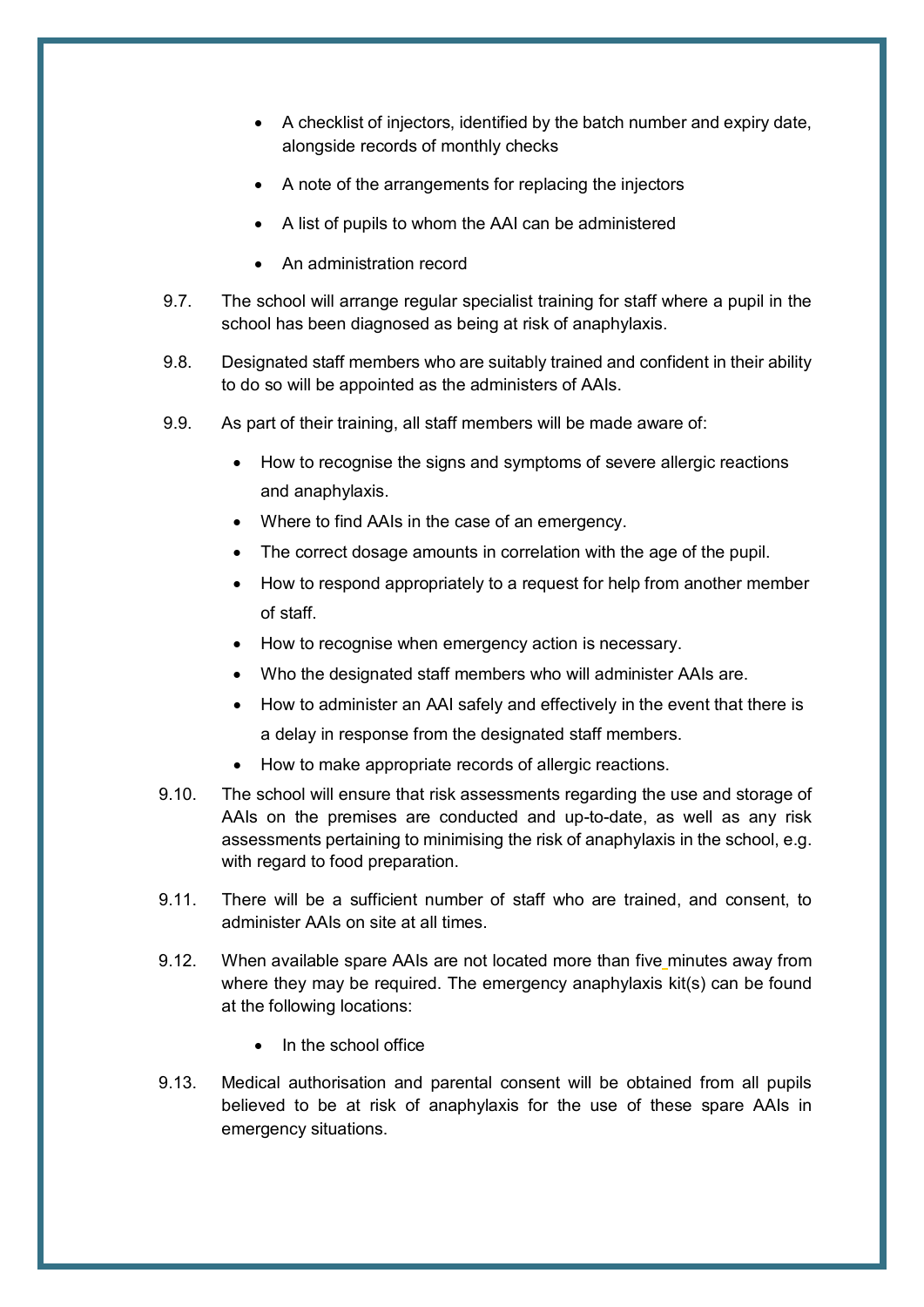- 9.14. The spare AAIs will not be used on pupils who are not at risk of anaphylaxis or where there is no parental consent.
- 9.15. Where consent and authorisation has been obtained, this will be recorded in their IHP.
- 9.16. The school will maintain details of any child at risk on Scholar Pack, with a copy of the IHP in the school office, detailing how the AAI can be administered. This includes the following:
	- Name of pupil
	- Class
	- Known allergens
	- Risk factors for anaphylaxis
	- Whether medical authorisation has been received
	- Whether written parental consent has been received
	- Dosage requirements

### <span id="page-12-0"></span>**10. Medical emergencies**

- 10.1. Medical emergencies will be handled in line with the First Aid Policy.
- 10.2. The school will ensure that emergency medication is always readily accessible and never locked away, whilst remaining secure and out of reach of other pupils.
- 10.3. The headteacher will ensure that there is a sufficient number of staff who have been trained in administering emergency medication by an appropriate healthcare professional.
- 10.4. For all emergency and life-saving medication that is to be kept in the possession of a pupil, e.g. EpiPens or prescribed AAIs, the school will ensure that pupils are told to keep the appropriate instructions with the medication at all times, and a spare copy of these instructions will be kept by the school in the school office.

#### <span id="page-12-1"></span>**11. Monitoring and review**

- 11.1. This policy will be reviewed every two years by the governing board and the headteacher.
- 11.2. Records of medication which have been administered on school grounds will be monitored and the information will be used to improve school procedures.
- 11.3. Staff members who are trained to administer medication will routinely recommend any improvements to the procedure.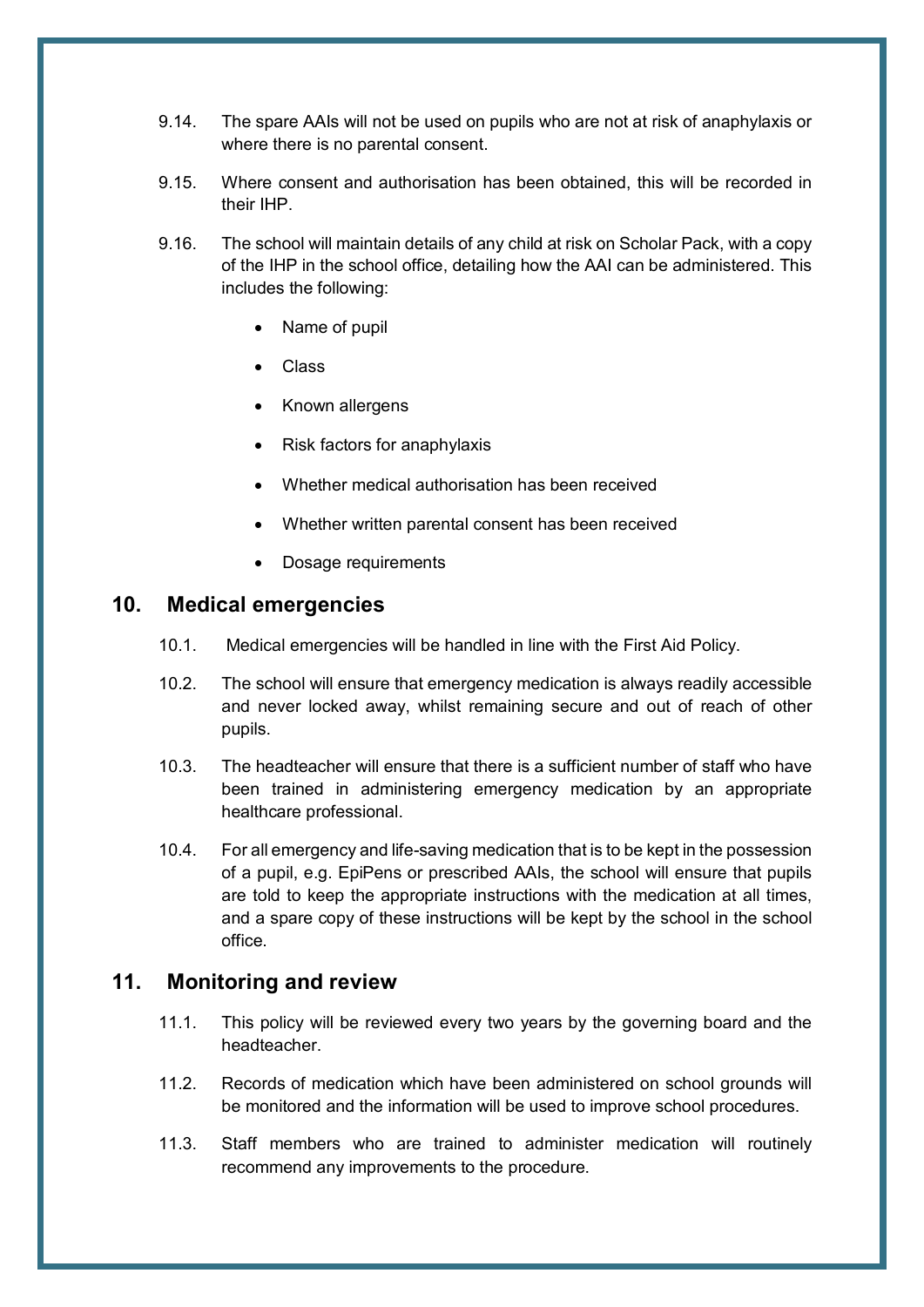11.4. Ravensdale Junior School will seek advice from any relevant healthcare professionals as deemed necessary.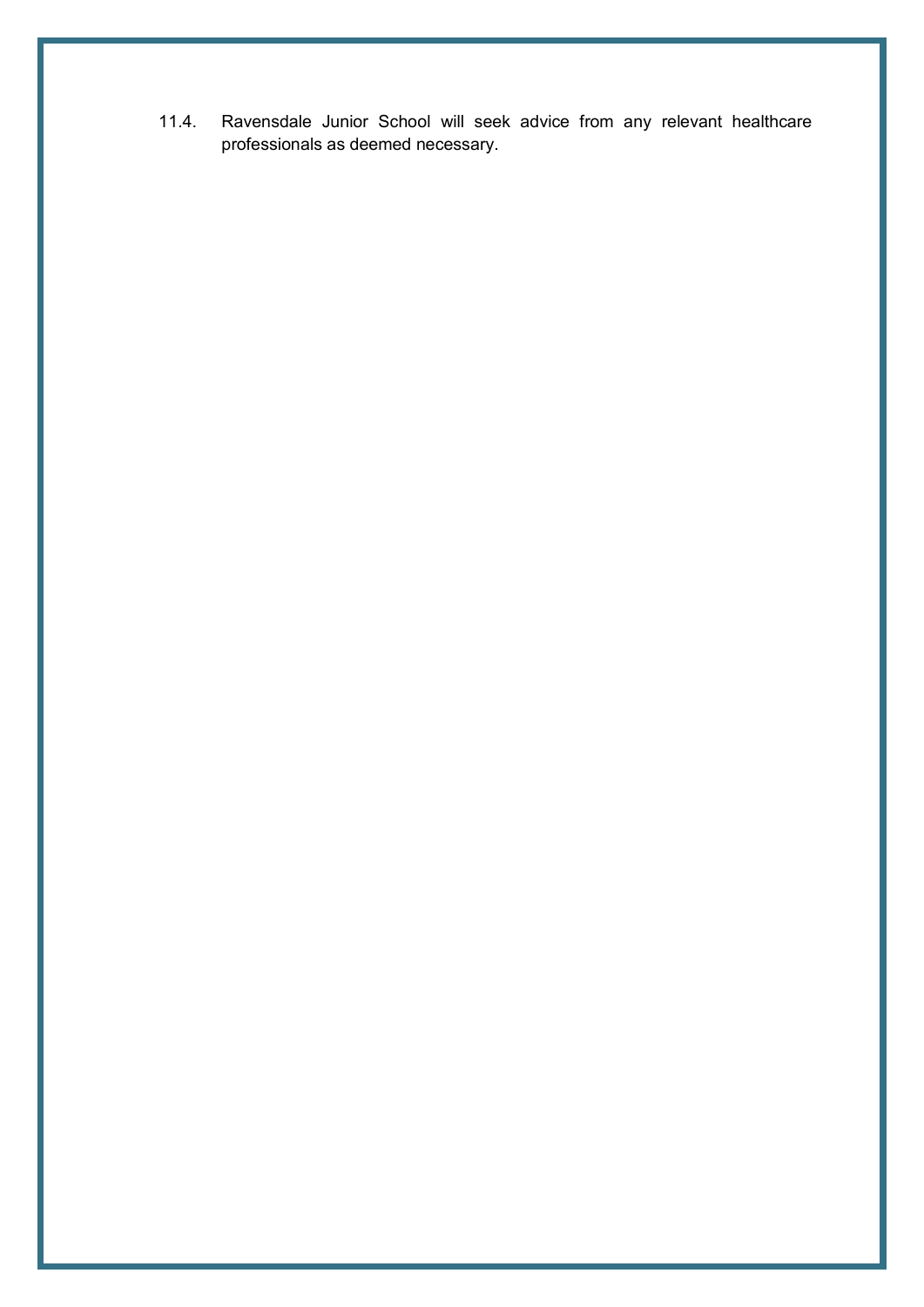# **Parental Agreement Form**

<span id="page-14-0"></span>

| <b>Ravensdale Junior School Medication Administration Form</b>                                                                                                                                                                                                                                                                                                |              |  |
|---------------------------------------------------------------------------------------------------------------------------------------------------------------------------------------------------------------------------------------------------------------------------------------------------------------------------------------------------------------|--------------|--|
| The school will not give your child medicine unless you complete and sign this form.<br>NB: MEDICINES MUST BE IN THE ORIGINAL CONTAINER AS DISPENSED BY THE PHARMACY                                                                                                                                                                                          |              |  |
| Name of child:                                                                                                                                                                                                                                                                                                                                                |              |  |
| Date of birth:                                                                                                                                                                                                                                                                                                                                                |              |  |
| Group/class/form:                                                                                                                                                                                                                                                                                                                                             |              |  |
| Medical condition/illness:                                                                                                                                                                                                                                                                                                                                    |              |  |
| Medicine/s:                                                                                                                                                                                                                                                                                                                                                   |              |  |
| Name/type of medication as described on the container                                                                                                                                                                                                                                                                                                         |              |  |
| Date dispensed:                                                                                                                                                                                                                                                                                                                                               | Expiry date: |  |
|                                                                                                                                                                                                                                                                                                                                                               |              |  |
|                                                                                                                                                                                                                                                                                                                                                               |              |  |
| Dosage, method and timing:                                                                                                                                                                                                                                                                                                                                    |              |  |
| Special precautions:                                                                                                                                                                                                                                                                                                                                          |              |  |
| Are there any side effects that the school needs to know about?                                                                                                                                                                                                                                                                                               |              |  |
| Self-administration: Yes/No (delete as appropriate)                                                                                                                                                                                                                                                                                                           |              |  |
| I understand that I must deliver the medicine personally to the office.                                                                                                                                                                                                                                                                                       |              |  |
| The above information is to the best of my knowledge, accurate at the time of writing and I give<br>consent to Ravensdale Junior School administering medicine in accordance with the Administration<br>of Medicines in School Policy. I will inform the school of any changes, in writing, if any details on<br>this form change or the medicine is stopped. |              |  |
|                                                                                                                                                                                                                                                                                                                                                               |              |  |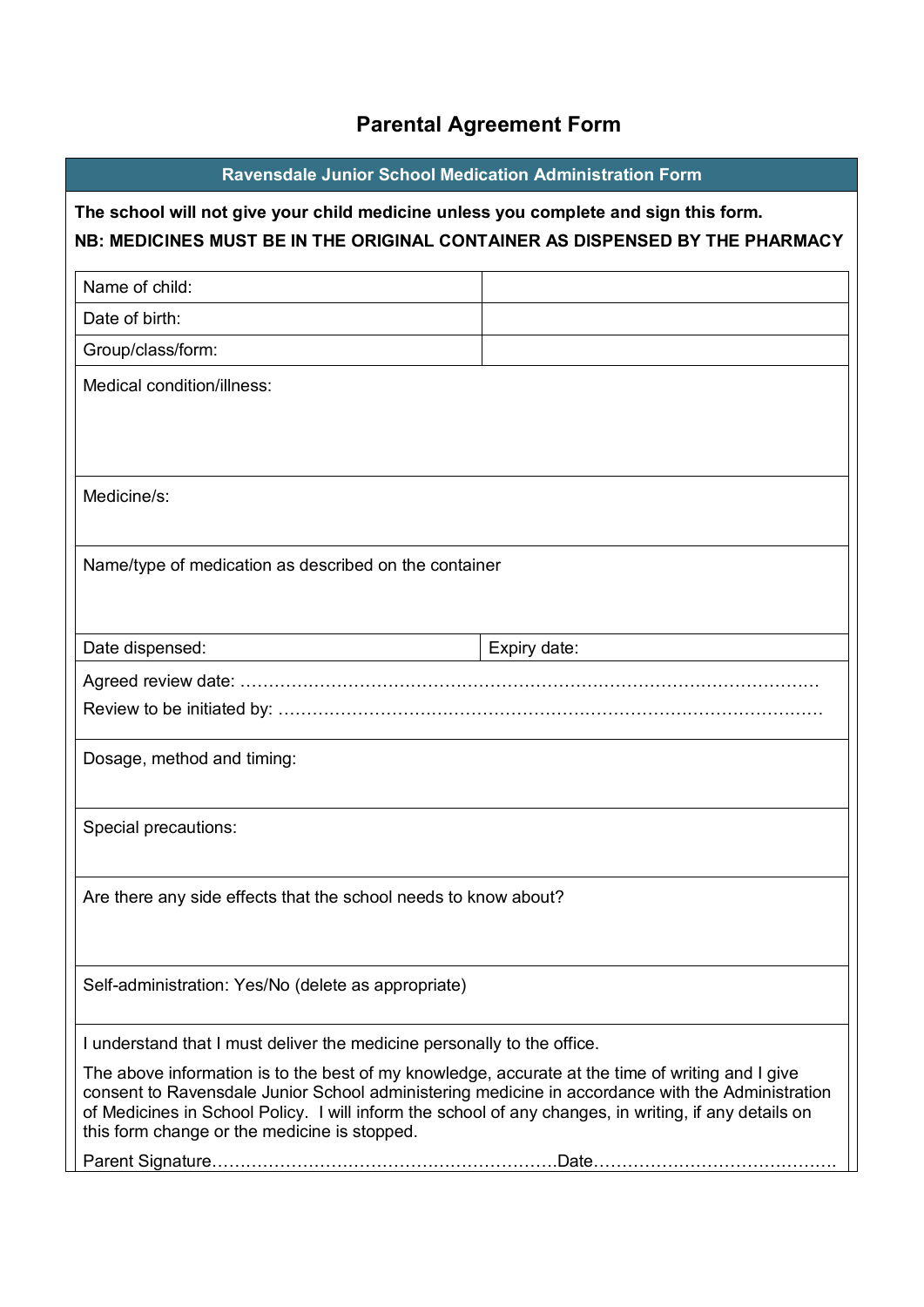## **Individual Healthcare Plan**

<span id="page-15-0"></span>

| Ravensdale Junior School Individual Healthcare Plan |                                                  |  |  |
|-----------------------------------------------------|--------------------------------------------------|--|--|
| Pupil's name:                                       |                                                  |  |  |
| Address:                                            |                                                  |  |  |
| Date of birth:                                      |                                                  |  |  |
| Class teacher:                                      |                                                  |  |  |
| Details of medical condition:                       |                                                  |  |  |
| Date plan drawn up: $\frac{1}{2}$                   | Review Date: $\frac{1}{2}$                       |  |  |
| <b>Contact information</b>                          |                                                  |  |  |
| Family Contact 1:                                   | Name:                                            |  |  |
|                                                     | Relationship to pupil:                           |  |  |
|                                                     | Address:                                         |  |  |
|                                                     | Phone number:<br>(work):<br>(home):<br>(mobile): |  |  |
| Family Contact 2:                                   | Name:                                            |  |  |
|                                                     | Relationship to pupil:                           |  |  |
|                                                     | Address:                                         |  |  |
|                                                     | Phone number:<br>(work):<br>(home):<br>(mobile): |  |  |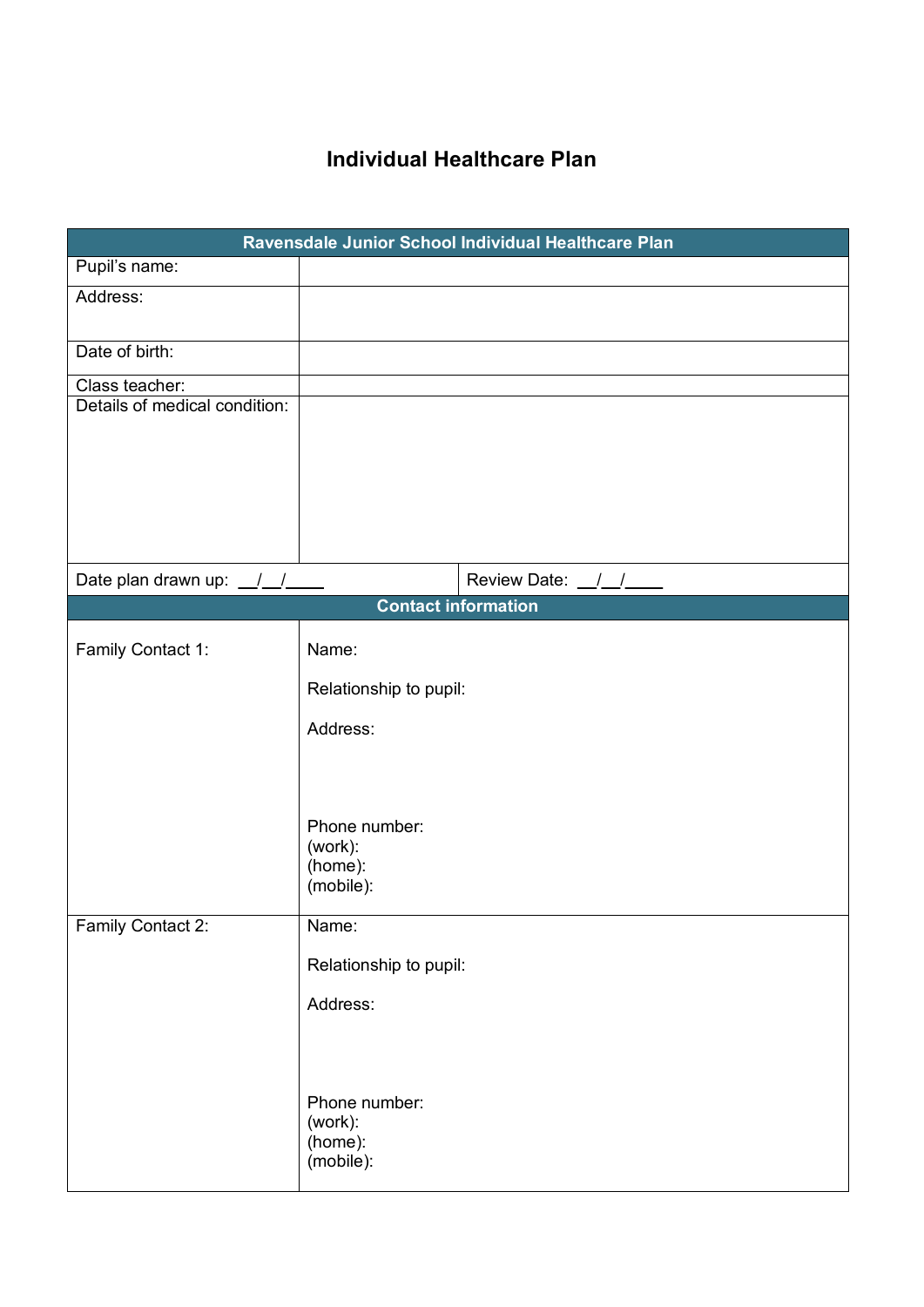| GP:                                                                                 | Name:                                                                                            |  |
|-------------------------------------------------------------------------------------|--------------------------------------------------------------------------------------------------|--|
|                                                                                     | Address:                                                                                         |  |
|                                                                                     |                                                                                                  |  |
|                                                                                     |                                                                                                  |  |
|                                                                                     |                                                                                                  |  |
|                                                                                     | Phone number:                                                                                    |  |
| Clinic/hospital contact:                                                            | Name:                                                                                            |  |
|                                                                                     | Phone number:                                                                                    |  |
|                                                                                     | <b>Plan details</b>                                                                              |  |
|                                                                                     |                                                                                                  |  |
| Describe the medical condition and give details of the pupil's individual symptoms: |                                                                                                  |  |
|                                                                                     |                                                                                                  |  |
|                                                                                     |                                                                                                  |  |
|                                                                                     |                                                                                                  |  |
|                                                                                     |                                                                                                  |  |
|                                                                                     |                                                                                                  |  |
|                                                                                     |                                                                                                  |  |
|                                                                                     |                                                                                                  |  |
|                                                                                     |                                                                                                  |  |
|                                                                                     |                                                                                                  |  |
|                                                                                     |                                                                                                  |  |
|                                                                                     | Describe daily care requirements, e.g. before sport or at lunchtime:                             |  |
|                                                                                     |                                                                                                  |  |
|                                                                                     |                                                                                                  |  |
|                                                                                     |                                                                                                  |  |
|                                                                                     |                                                                                                  |  |
|                                                                                     |                                                                                                  |  |
|                                                                                     |                                                                                                  |  |
|                                                                                     |                                                                                                  |  |
|                                                                                     |                                                                                                  |  |
|                                                                                     |                                                                                                  |  |
|                                                                                     |                                                                                                  |  |
|                                                                                     |                                                                                                  |  |
|                                                                                     |                                                                                                  |  |
| occurs:                                                                             | Describe what constitutes an emergency for the pupil, and the action to be taken if an emergency |  |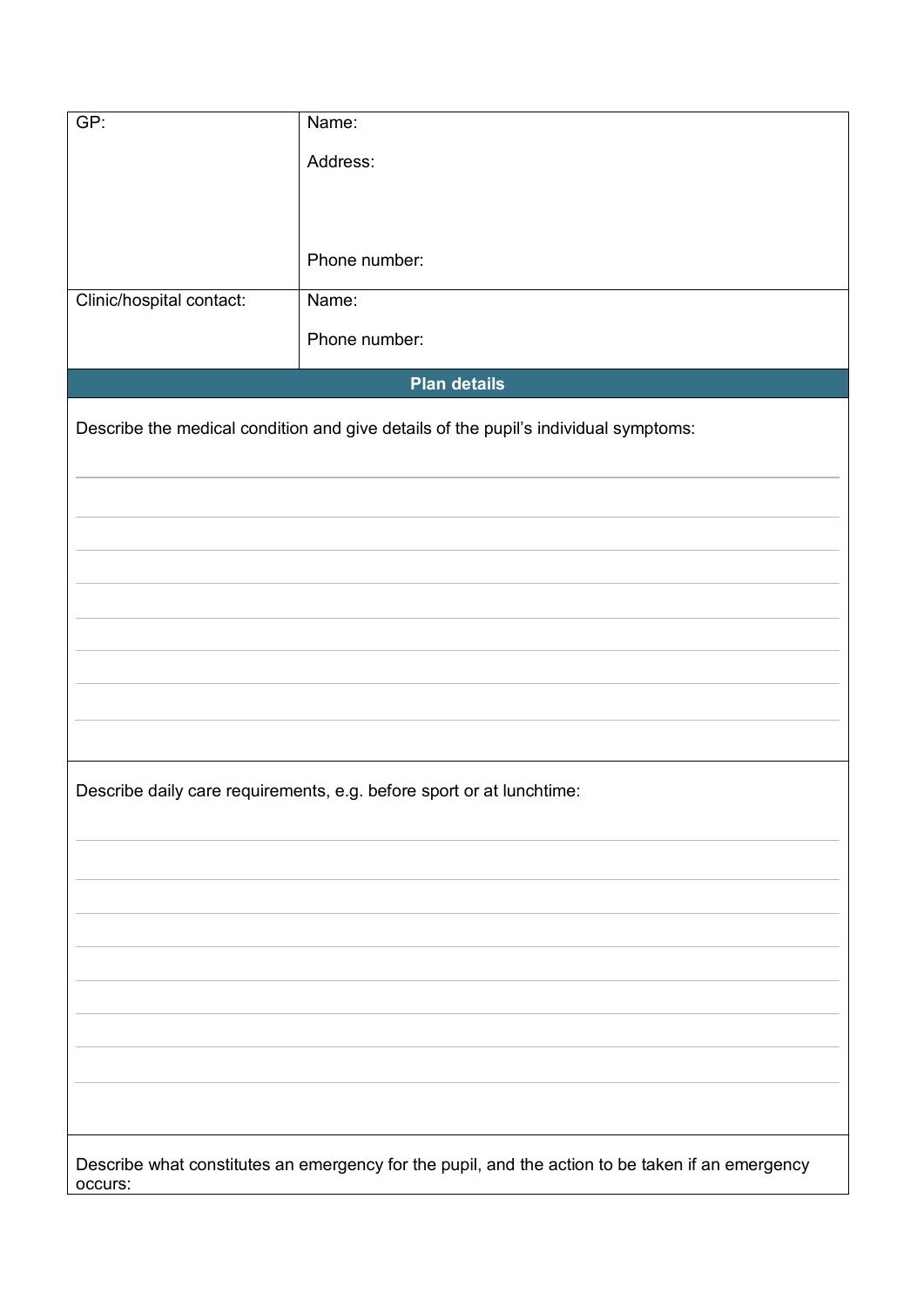| Follow up care:                                                                  |             |  |
|----------------------------------------------------------------------------------|-------------|--|
|                                                                                  |             |  |
|                                                                                  |             |  |
|                                                                                  |             |  |
|                                                                                  |             |  |
|                                                                                  |             |  |
|                                                                                  |             |  |
|                                                                                  |             |  |
|                                                                                  |             |  |
|                                                                                  |             |  |
|                                                                                  |             |  |
|                                                                                  |             |  |
| Who is responsible in an emergency (state if different for off-site activities): |             |  |
|                                                                                  |             |  |
|                                                                                  |             |  |
|                                                                                  |             |  |
|                                                                                  |             |  |
|                                                                                  |             |  |
|                                                                                  |             |  |
|                                                                                  |             |  |
|                                                                                  |             |  |
|                                                                                  |             |  |
|                                                                                  |             |  |
| <b>Signed</b>                                                                    | <b>Date</b> |  |